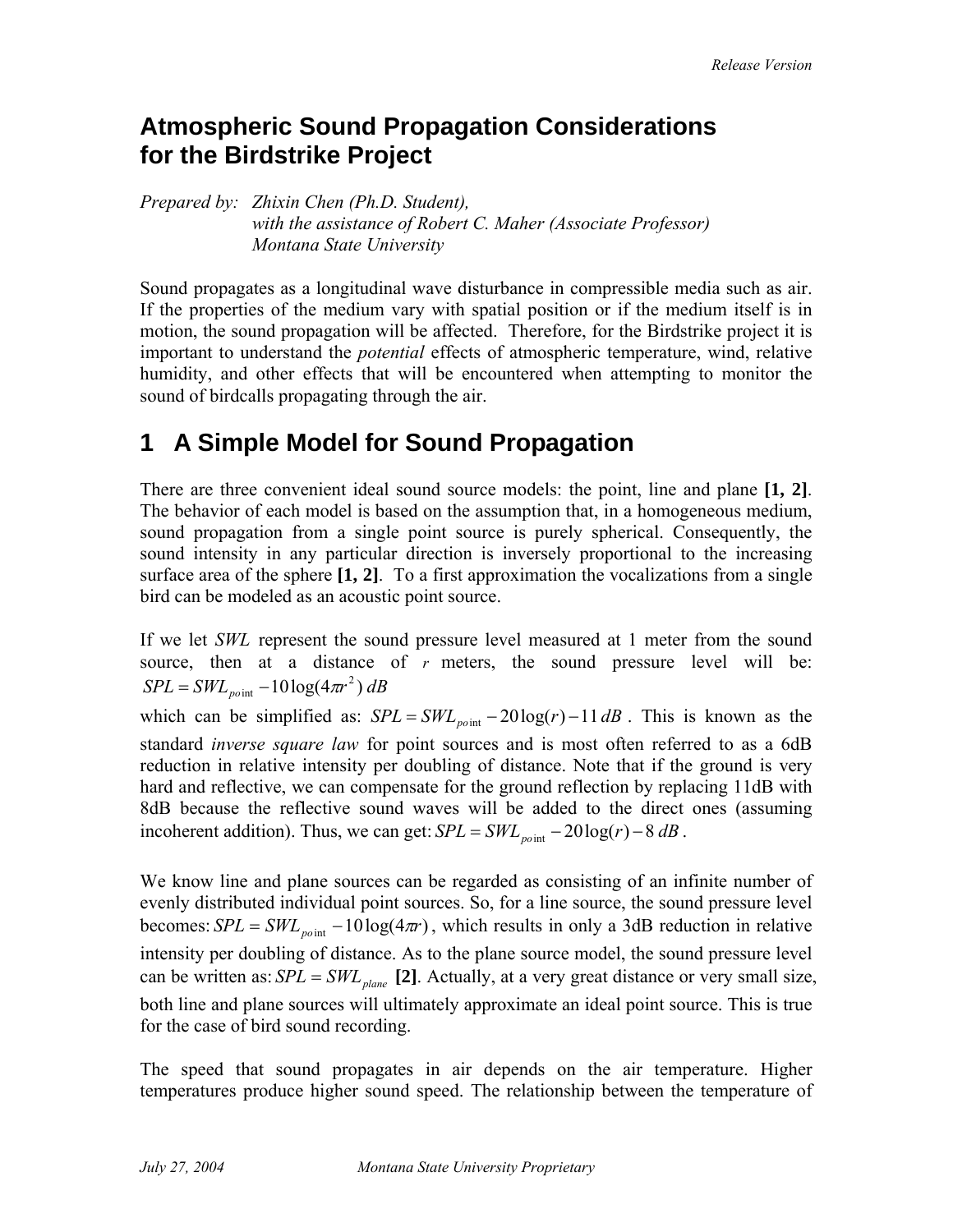air and the sound speed can be expressed as [1, 5, 6, 7]:  $V_t = V_0 \sqrt{1 + \frac{t}{273}}$ , where *t* is the Celsius temperature,  $V_t$  stands for the sound speed at temperature  $t$ ,  $V_0$  represents the sound speed at 0°C, which is 331.5 m/s. Generally speaking, for each degree Celsius increase in temperature, the speed of sound increases by 0.61 m/sec.

#### *1.1 Effect of wind*

As mentioned previously, if the air itself is moving due to wind, the sound propagating through the air will be carried in the moving air mass. We give a simple example for bird sound propagation here. We assume the temperature of the air is uniform and that there are no local variations in the sound speed except for the wind. We regard the sound source (vocalizing bird) and the dish microphone as a *point source* and *point receiver*, respectively, and assume they are in the same plane as the wind vector, e.g., in the horizontal plane. We further assume that the source (bird) and the receiver (dish) are *stationary* with respect to each other and with respect to the ground.

We describe the sound propagation vectors as follows. The speed of sound without wind for the bird vocalization is given by  $V_1$  and its direction by  $\theta_1$ , the wind speed is  $V_2$  and its direction is  $\theta_2$ , and the wind-corrected sound speed measured at the dish microphone is *V* and its direction is  $\theta$ . Since the sound source is regarded as a stationary point source, its sound waves will emanate spherically. The spatial motion of the wave front will therefore consist of the vector sum of the spherical sound propagation vector and the wind vector. The wave front will also include sound energy reflected from the ground and from nearby obstructions, but these effects do not alter the simple propagation model.

The wind effect can be viewed as a shift in the origin of the spherical sound propagation. In other words, the wave front launched at the source is carried by the wind as it propagates toward the receiver. Thus, the dish microphone pointing direction can be optimized by aligning its primary axis with the wind-altered sound propagation vector.

#### **1.1.1 Wind compensation example**

An example of this situation is depicted in Figure 1. The semi-concentric (blue) circles indicate the wave front position with increasing time: the spherically propagating wave front is systematically shifted due to the wind so that by the time it arrives at the dish position *it appears as if it is emanating from a shifted source position*. As the receiver can only make use of the information as it receives it, the disturbance of the propagation vector can be compensated for by slightly re-pointing the dish by the angle ∆θ.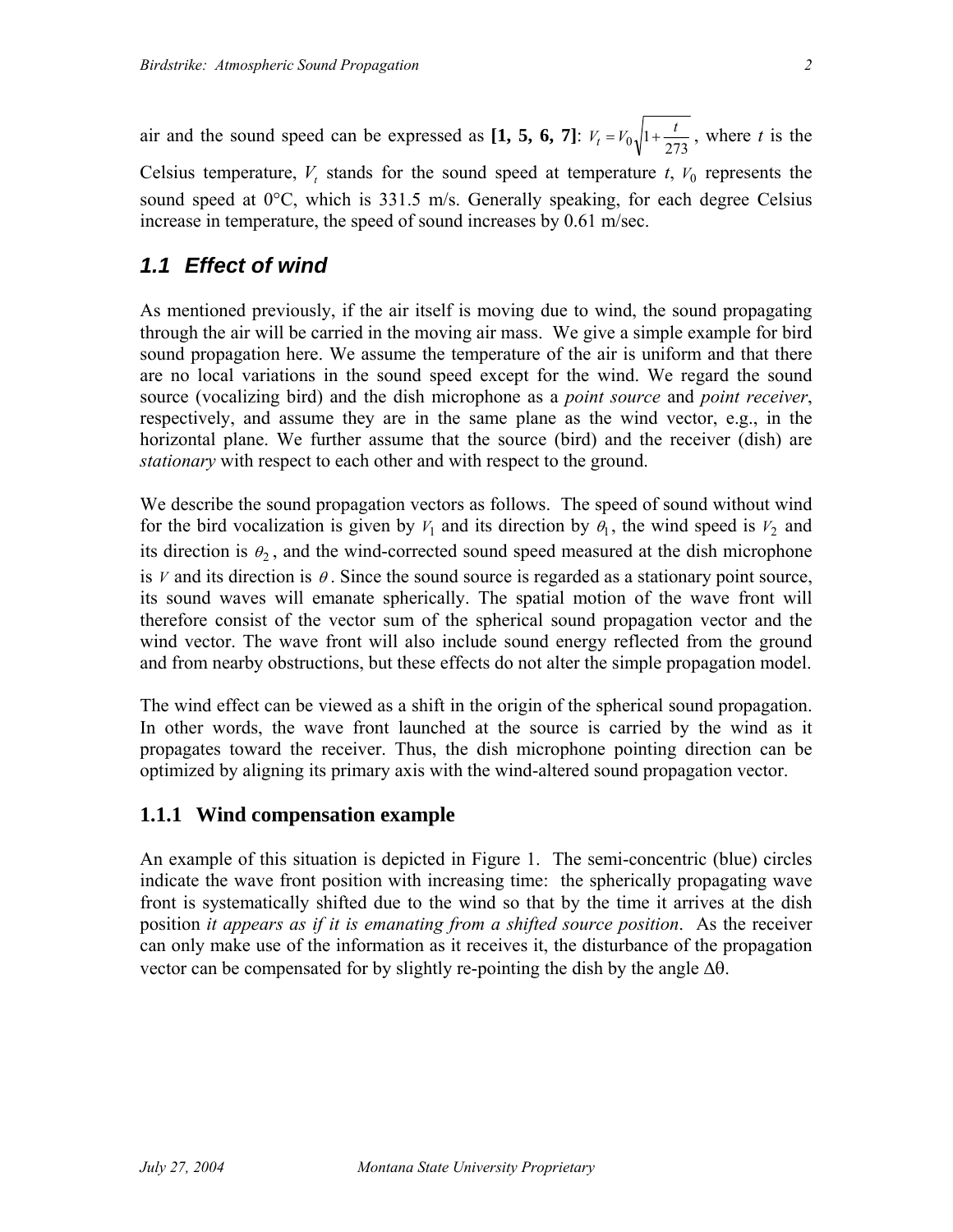

*Figure 1: Effect of wind (exaggerated wind speed)* 



*Figure 2: Geometry summary for propagation* 

The resultant scalar sound speed *V* is obtained from the magnitude of the vector sum of *V*1 and *V*2, namely

$$
V^2 = V_1^2 + V_2^2 + 2V_1V_2 \cos(\theta_1 + 2\pi - \theta_2)
$$
  
=  $V_1^2 + V_2^2 + 2V_1V_2 \cos(\theta_1 - \theta_2)$ ,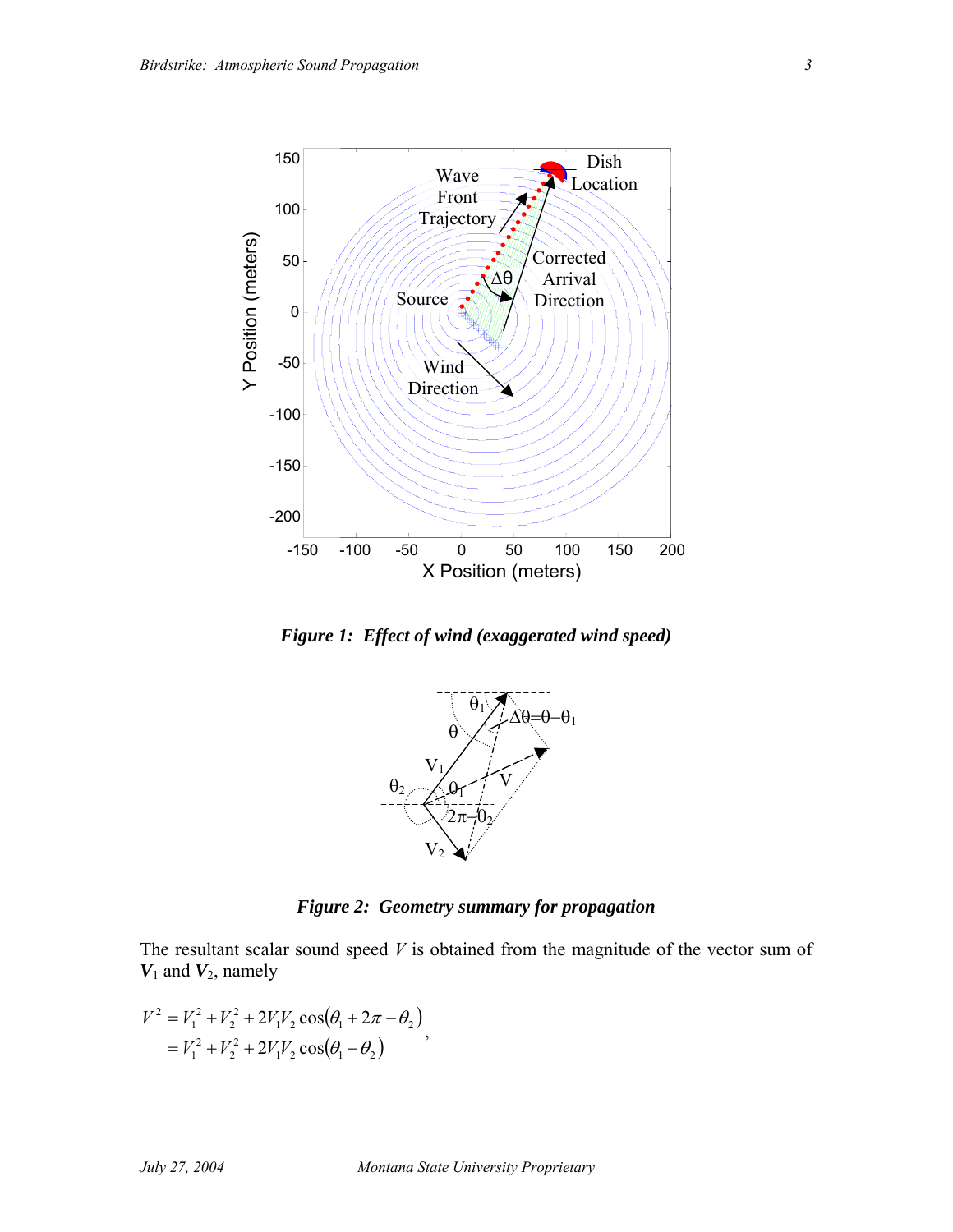The vector analysis of the angular correction can be found using the Law of Cosines:

$$
c2 = a2 + b2 - 2ab\cos(C)
$$

This yields an expression involving the angle of arrival correction ∆θ:

 $V_2^2 = V_1^2 + V^2 - 2V_1V \cos(\Delta \theta)$ , from which  $\Delta \theta$  can be solved.

Thus, the equations describing this behavior are as follows.

$$
V_1 = V_0 \sqrt{1 + \frac{t}{273}}
$$
 (1)

$$
V = \sqrt{V_1^2 + V_2^2 + 2V_1V_2\cos(\theta_1 - \theta_2)}
$$
 (2)

$$
\Delta \theta = \theta - \theta_1 = \arccos(\frac{V^2 + V_1^2 - V_2^2}{2VV_1}) * \text{sgn}(\Delta \theta) , \qquad (3)
$$

where 
$$
\text{sgn}(\Delta \theta) = \begin{cases} -1 & \text{if } \theta_2 < \theta_1 \text{ or } \theta_2 > \theta_1 + 180^\circ \\ 1 & \text{else} \end{cases}
$$

So, if there is wind, we can steer the dish microphone by  $\Delta\theta$  in order to align the primary axis of the dish with the normal to the arriving wave front (counterclockwise if positive, clockwise if negative). Note also that the slight change in sound speed corresponds to a Doppler-like frequency shift.

#### **1.1.2 Example scenario for Panama City**

Here, we take the Panama City, Florida, vicinity as an example to show how the model can be used. The average temperatures for Panama City are shown in Figure 3. **[9]**. In Table 1, we show the results of using this model for several arbitrary variables. For example, the average temperature in Panama in January is about 10°C and we assume the wind is Fresh Breeze (Table 2 shows the Beaufort Scales for wind speed **[8]**), i.e. about 10 m/s. According to Equations (1)-(3), we find that the original sound speed is 337.5 m/s. If we assume the original sound direction and wind direction are 60 and 30 degrees, respectively (these two parameters can be measured), we find that the corrected sound speed at the dish is 346.2 m/s, and the direction change is -0.8275 degree. Since the direction change is negative, we must steer the dish microphone clockwise by 0.8275 degree.

In Table 3 we show the worst-case angular correction as a function of wind speed and temperature. Here we assume the original sound speed is 312.8 m/s (for -30°C), 331.5 m/s (for  $0^{\circ}$ C), and 349.2 m/s (for  $30^{\circ}$ C). The maximum angular correction occurs for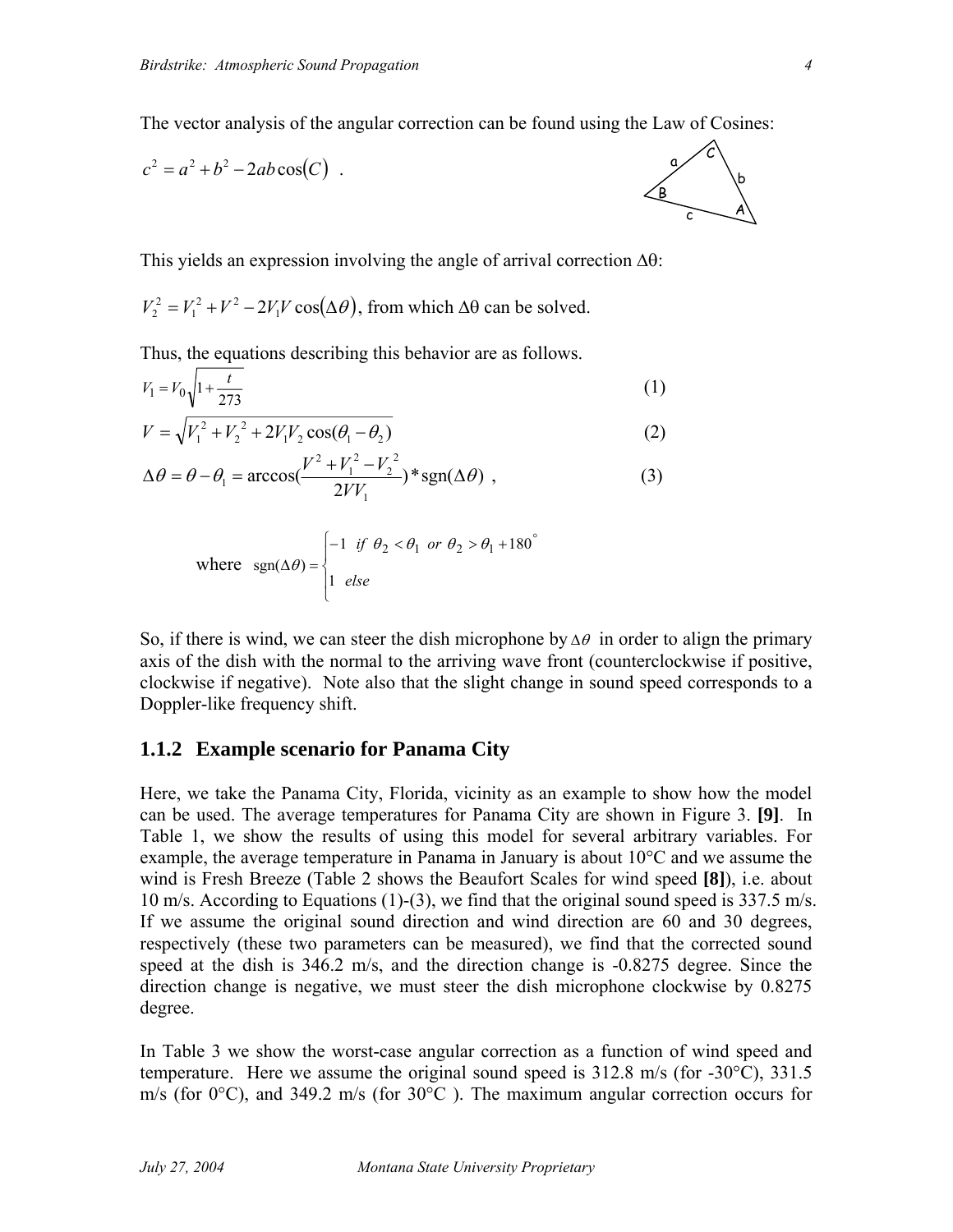microphone and the desired sound level.

wind propagating at ±90° relative to the target-to-dish vector, and can be negative or positive. We can see that the maximum angular correction increases with the wind speed increases or the temperature decreases. Also, we can see that the increase in the maximum angular correction is approximately proportional to the increase in the wind speed or decrease in the temperature.

We know the beamwidth of the dish microphone is expressed as:  $Bw = \frac{70\lambda}{D}$ , where  $\lambda$  is the wavelength, and D is the diameter of the dish microphone. If we let  $D = 40$ cm and the frequency = 4 kHz, we find that  $Bw$  is 15 degrees when the temperature is 10<sup>o</sup>C. It seems that in this case we may not need to steer the dish microphone since the beamwidth of the mainlobe is much greater than the direction change. However, whether to steer the

microphone or not, and how much to steer, will depend on the parameters of the dish



*Figure 3: Average temperature information, Panama City, FL* 

| Twore It Example results asing the simple mouel |              |           |            |          |           |           |           |
|-------------------------------------------------|--------------|-----------|------------|----------|-----------|-----------|-----------|
|                                                 | Original     | Original  | Wind Speed |          | Wind      | Corrected | Direction |
| Temperature                                     | Sound        | Sound     |            |          | Direction | Sound     | Change    |
|                                                 | <b>Speed</b> | Direction | (m/s)      | Beaufort |           | Speed     |           |
| $^{\circ}C$                                     | $m/s$ )      | $\circ$   |            | Scales   | $\circ$   | $m/s$ )   | $\circ$   |
| 10                                              | 337.5        | 60        | 10         |          | 30        | 346.2     | $-0.8275$ |
| 20                                              | 343.4        | 45        | 10         |          | 225       | 333.4     |           |
| 30                                              | 349.2        |           | 18         |          | 330       | 364.9     | $-1.8$    |
| $-1$                                            | 330.9        | 90        | 15         |          | 110       | 345.0     | 0.8520    |
| 35                                              | 352.1        | 60        | 25         | 10       | 30        | 373.9     | $-1.9155$ |

*Table 1: Example results using the simple model* 

| <b>Table 2: Beaufort Scale (Wind Speed)</b> |  |  |  |  |  |
|---------------------------------------------|--|--|--|--|--|
|---------------------------------------------|--|--|--|--|--|

| Force | <b>Speed</b><br>(m/s) | <b>Name</b> | <b>Conditions</b><br>at Sea | <b>Conditions</b><br>on Land       |
|-------|-----------------------|-------------|-----------------------------|------------------------------------|
|       | ${}_{\leq 0.45}$      | Calm        | Sea like a mirror.          | Smoke rises vertically.            |
|       | $0.45 - 1.8$          | Light air   | Ripples only.               | Smoke drifts and leaves<br>rustle. |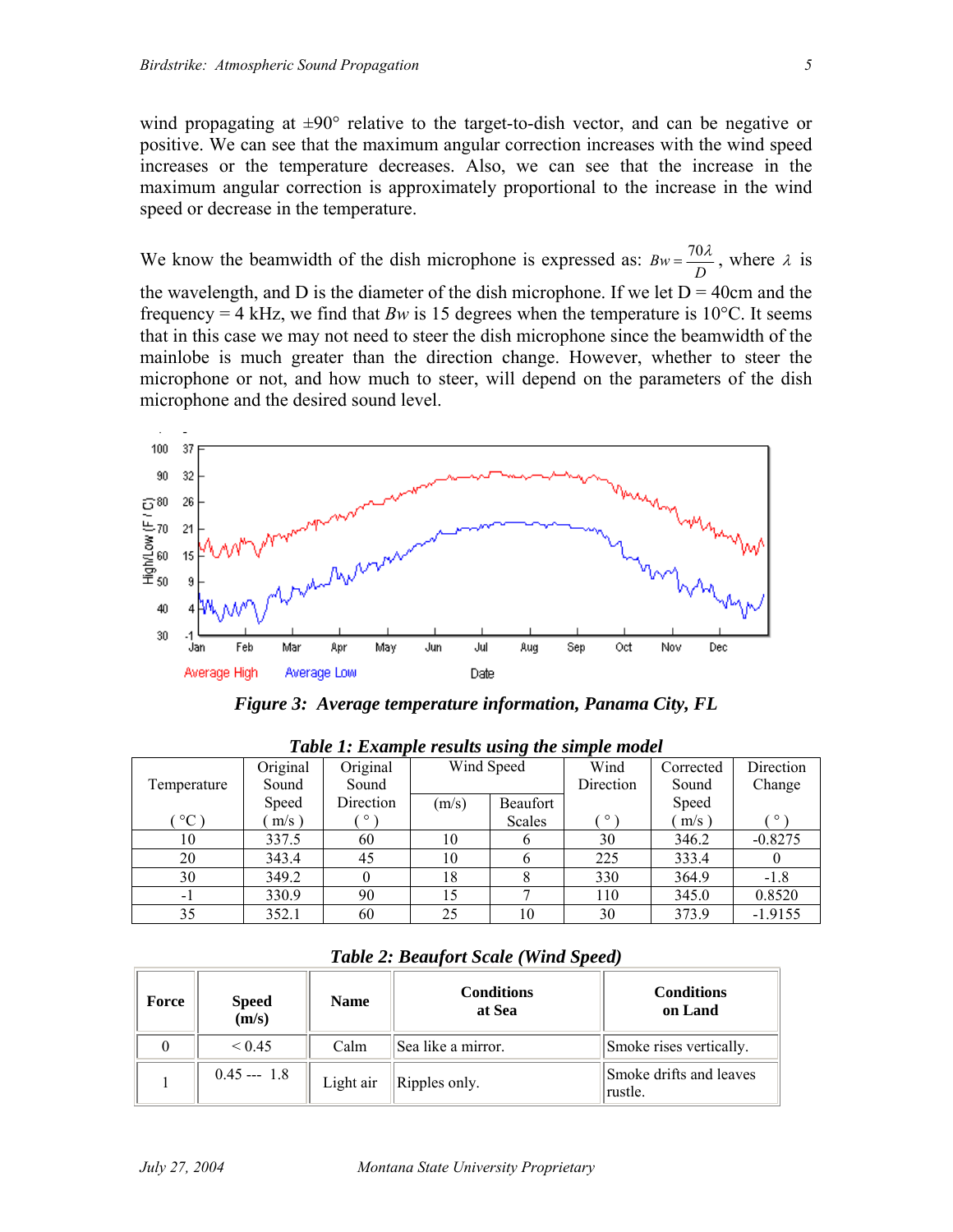| $\overline{2}$ | $2.25--3.15$      | Light<br>breeze    | Small wavelets (0.2 m). Crests<br>have a glassy appearance.                                | Wind felt on face.                                                              |
|----------------|-------------------|--------------------|--------------------------------------------------------------------------------------------|---------------------------------------------------------------------------------|
| $\overline{3}$ | $3.6 - 4.95$      | Gentle<br>breeze   | Large wavelets $(0.6 \text{ m})$ , crests<br>begin to break.                               | Flags extended, leaves<br>move.                                                 |
| 4              | $5.4 -- 8.1$      | Moderate<br>breeze | Small waves (1 m), some<br>whitecaps.                                                      | Dust and small branches<br>move.                                                |
| 5              | $8.55 - 9.6$      | Fresh<br>breeze    | Moderate waves (1.8 m), many<br>whitecaps.                                                 | Small trees begin to sway.                                                      |
| 6              | $10.05$ --- 13.95 | Strong<br>breeze   | Large waves $(3 \text{ m})$ , probably<br>some spray.                                      | Large branches move,<br>wires whistle, umbrellas<br>are difficult to control.   |
| $\overline{7}$ | $14.4 - 17.1$     | Near gale          | Mounting sea (4 m) with foam<br>blown in streaks downwind.                                 | Whole trees in motion,<br>inconvenience in walking.                             |
| 8              | $17.55 - 20.7$    | Gale               | Moderately high waves (5.5 m),<br>crests break into spindrift.                             | Difficult to walk against<br>wind. Twigs and small<br>branches blown off trees. |
| 9              | $21.15 - 24.3$    | Strong gale        | High waves (7 m), dense foam,<br>visibility affected.                                      | Minor structural damage<br>may occur (shingles<br>blown off roofs).             |
| 10             | 24.75 --- 28.35   | Storm              | Very high waves (9 m), heavy<br>sea roll, visibility impaired.<br>Surface generally white. | Trees uprooted, structural<br>damage likely.                                    |
| 11             | $28.8 - 32.85$    | Violent<br>storm   | Exceptionally high waves (11)<br>m), visibility poor.                                      | Widespread damage to<br>structures.                                             |
| 12             | > 33.3            | Hurricane          | 14 m waves, air filled with<br>foam and spray, visibility bad.                             | Severe structural damage<br>to buildings, wide spread<br>devastation.           |

*Table 3: Maximum angular correction versus wind speed and temperature* 

| $\bullet$<br><b>Wind Speed</b> |                       | Maximum angular correction $\Delta\theta_{max}$ ( $\degree$ ) |                 |                  |  |
|--------------------------------|-----------------------|---------------------------------------------------------------|-----------------|------------------|--|
| m/s                            | <b>Beaufort Scale</b> | $At -30^{\circ}C$                                             | At $0^{\circ}C$ | At $30^{\circ}C$ |  |
| 0.2                            | $\overline{0}$        | 0.0366                                                        | 0.0346          | 0.0328           |  |
| 1.0                            |                       | 0.1832                                                        | 0.1728          | 0.1641           |  |
| 2.0                            | $\overline{2}$        | 0.3663                                                        | 0.3457          | 0.3282           |  |
| 3.0                            | $\overline{2}$        | 0.5495                                                        | 0.5185          | 0.4922           |  |
| 4.0                            | 3                     | 0.7326                                                        | 0.6913          | 0.6563           |  |
| 5.0                            | 3                     | 0.9158                                                        | 0.8641          | 0.8203           |  |
| 6.0                            | $\overline{4}$        | 1.0989                                                        | 1.0369          | 0.9844           |  |
| 7.0                            | 4                     | 1.2820                                                        | 1.2097          | 1.1484           |  |
| 8.0                            | 4                     | 1.4650                                                        | 1.3824          | 1.3124           |  |
| 9.0                            | 5                     | 1.6481                                                        | 1.5552          | 1.4764           |  |
| 10.0                           | 5                     | 1.8311                                                        | 1.7279          | 1.6403           |  |
| 11.0                           | 6                     | 2.0140                                                        | 1.9005          | 1.8043           |  |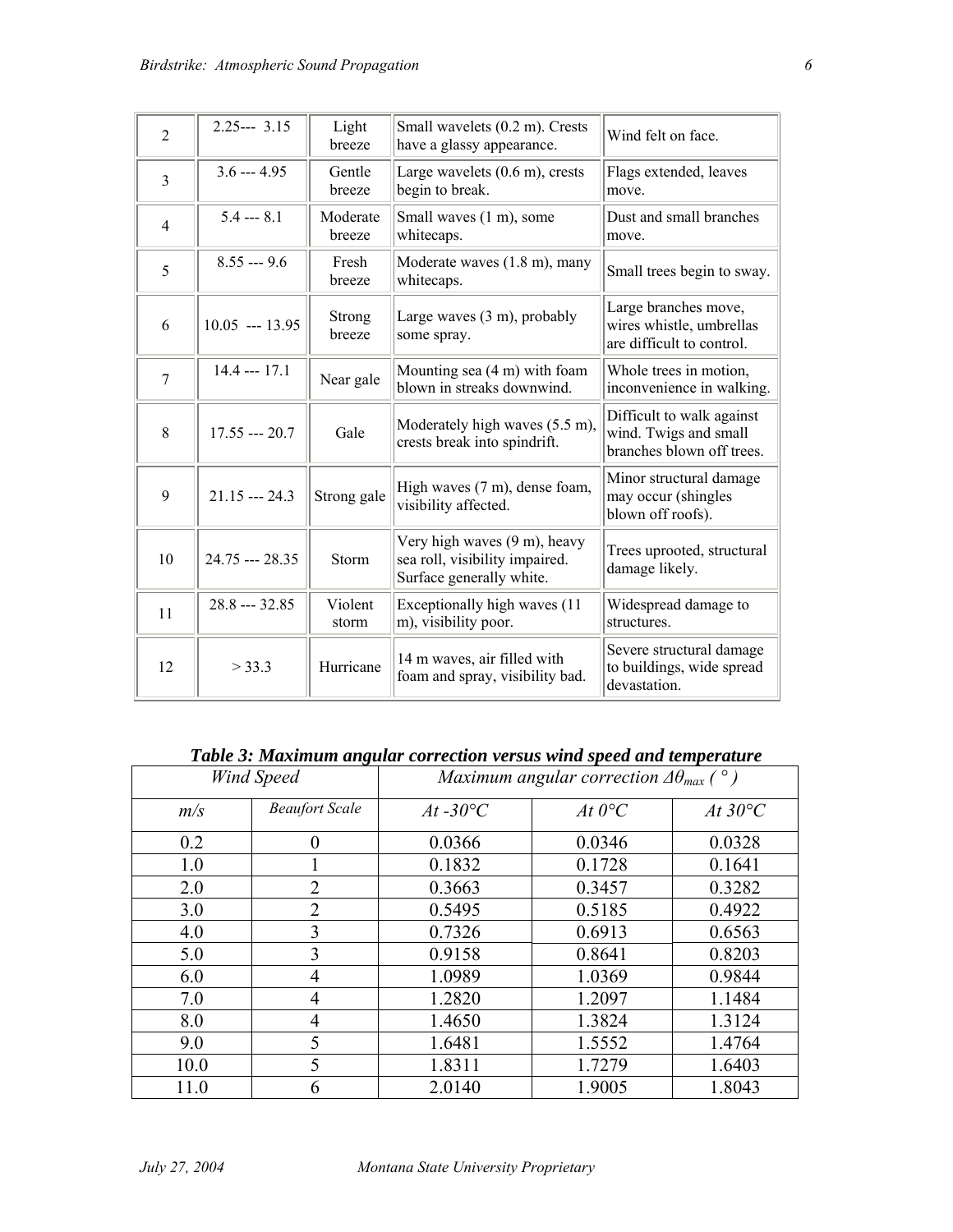| 12.0 |   | 2.1970 | 2.0732 | 1.9682 |
|------|---|--------|--------|--------|
| 13.0 | n | 2.3798 | 2.2457 | 2.1320 |
| 14.0 |   | 2.5627 | 2.4183 | 2.2959 |
| 15.0 |   | 2.7455 | 2.5908 | 2.4596 |
| 16.0 |   | 2.9282 | 2.7633 | 2.6234 |
| 17.0 |   | 3.1108 | 2.9357 | 2.7871 |
| 18.0 |   | 3.2934 | 3.1080 | 2.9508 |
| 19.0 |   | 3.4760 | 3.2803 | 3.1144 |
| 20.0 |   | 3.6584 | 3.4526 | 3.2780 |

### *1.2 Effect of a moving source*

If the vocalizing bird is moving, the simple model can be extended to include the bird's ground-relative speed  $(V_3)$  and angular trajectory  $(\theta_3)$ , assuming this information can be obtained from radar scan data. The propagation vector at the dish will now vary as the source moves with time, so the dish pointing vector will need to be updated while taking into account the time required for the sound to propagate from the bird to the dish. In other words, the dish should be pointed to where the bird "was" when the vocalization started, rather than where the bird "is" at that instant.

The wind effects described in the previous section will be unchanged for the moving source case, except for the propagation time correction, so the basic equations (1)-(3) require time updating to reflect the time varying geometry.

### *1.3 Effect of an ensemble of sources*

In many cases we should expect a flock of vocalizing birds rather than a single source. The spatial distribution of the sources may be evident from the radar scans if the birds are in flight, but spatial data may be unavailable for flocks of birds on the ground or water, roosting in trees, etc. In either case the simple point-source model may be inappropriate. A strategy involving an acoustical scan (e.g., dish rotation) to determine which direction provides the greatest signal level may be productive, but that is an area for further research.

## **2 Other Atmospheric and Environmental Factors**

In the previous section we assume that the temperature and wind is constant and we disregard other meteorological factors, so we obtain a very simple model. In the real environment conditions may be quite different. Outdoor sound propagation may vary greatly at distances of hundreds of meters from the source due to the real environment, including geometric spreading, atmospheric conditions, ground surfaces, and obstructions or reflections.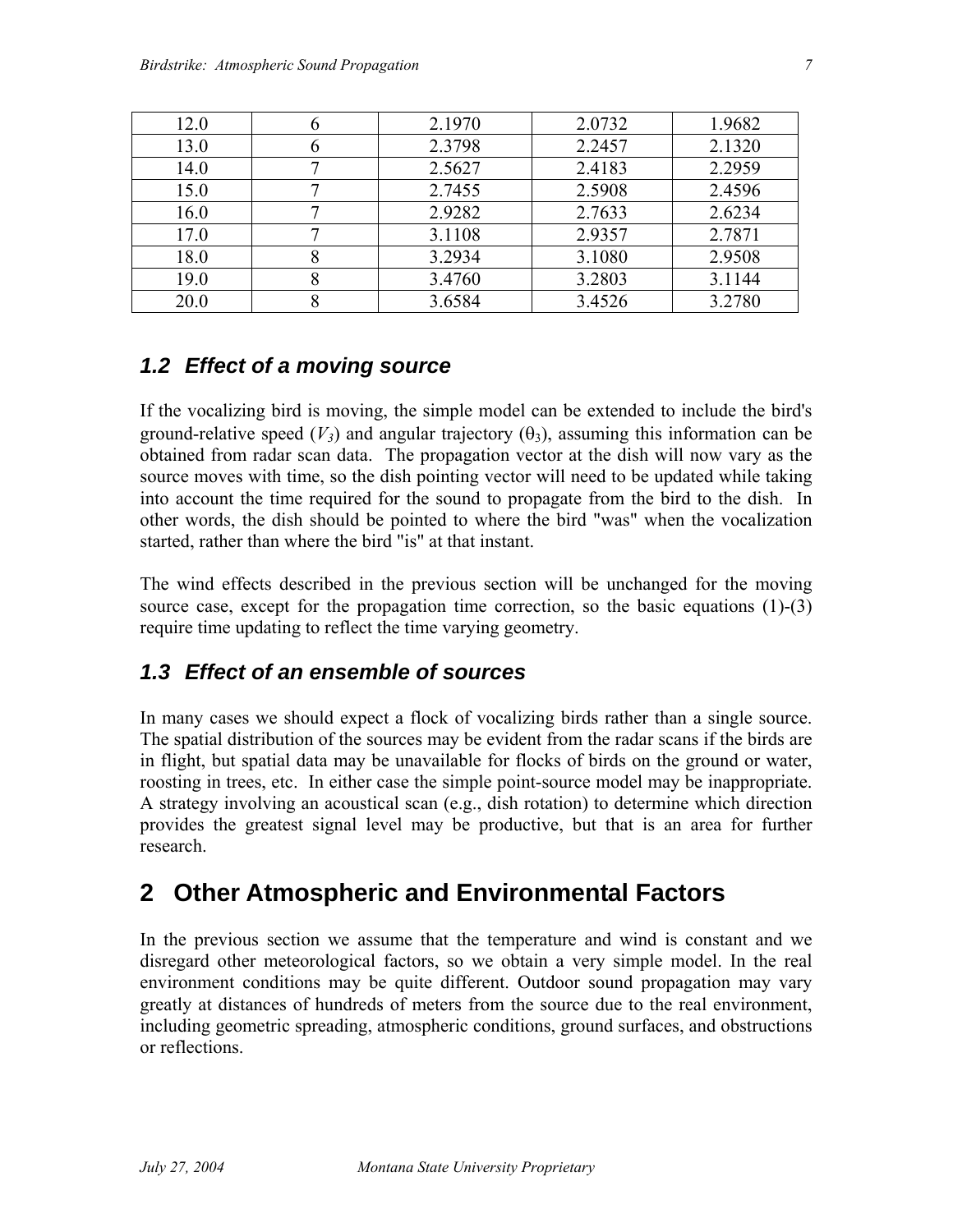As the specific environmental conditions will vary greatly from one location to another, *it is not possible to generate comprehensive mathematical models for the general case*. Thus, the various studies and reports referenced in this section are unavoidably more anecdotal and empirical rather than fully parametric mathematical expressions.

Though the ideal point model may work in the case of bird sound recording, we can use the model designed by Bloemhof **[2, 3]** if we want a more accurate model. The atmospheric conditions also affect sound propagation. Temperature and relative humidity play an important role on sound levels, while precipitation (rain, snow, or fog) have an insignificant effect on sound levels, although these phenomena will obviously affect the humidity and may affect wind and temperature gradients, and perhaps create noise due to raindrops. It is stated in **[1]** that under normal circumstances atmospheric conditions can be neglected except where long distances or very high frequencies are involved. Since in the case of bird sound recording the distance may exceed a few hundred meters, we should take this factor into account and we may use the parameters provided in reference **[1]**.

#### *2.1 Non-Uniform Wind and Temperature Gradients*

As mentioned previously, the speed that sound propagates in air depends on the temperature of air. Higher temperatures result in a higher sound speed. In the real environment, the temperature of air is not uniform, so there will be variations in the sound speed. In the day or in summer, when the ground surface is hotter than the upper air, sound rays tend to be bent upwards slightly due to the temperature gradient. In winter or at night, when the temperature near the ground is lower than that of the upper air, sound energy tends to be bent downwards **[1, 4]**. When a wind is blowing there will always be a wind gradient, which results in sound waves propagating upwind being 'bent' upwards and those propagating downwind being 'bent' downwards. Due to the temperature and wind gradients, the sound levels measured can be very different to those predicted from geometrical spreading and atmospheric absorption considerations alone. According to **[1]**, these differences may be as great as 20 dB. These effects are particularly important in the case of bird sound recording, where sound is propagating over various surfaces including water, grass, and concrete.

### *2.2 Ground Surface and Obstacles*

If the sound propagates over ground, there will be some attenuation because of acoustic energy losses on reflection. Smooth and hard ground will generally produce less absorption than thick grass. Higher frequencies are almost always attenuated more than lower frequencies. It is also reported that a band of trees hundreds of meters deep can achieve significant attenuation **[1, 5]**, indicating that the local vegetation and ground conditions must be considered carefully before any system deployment. Moreover, the vegetative cover will vary from season to season in deciduous zones.

There can also be significant attenuation if there is a solid obstacle which is at least high enough to obscure the 'line of sight' between the bird and the dish microphone **[6]**. We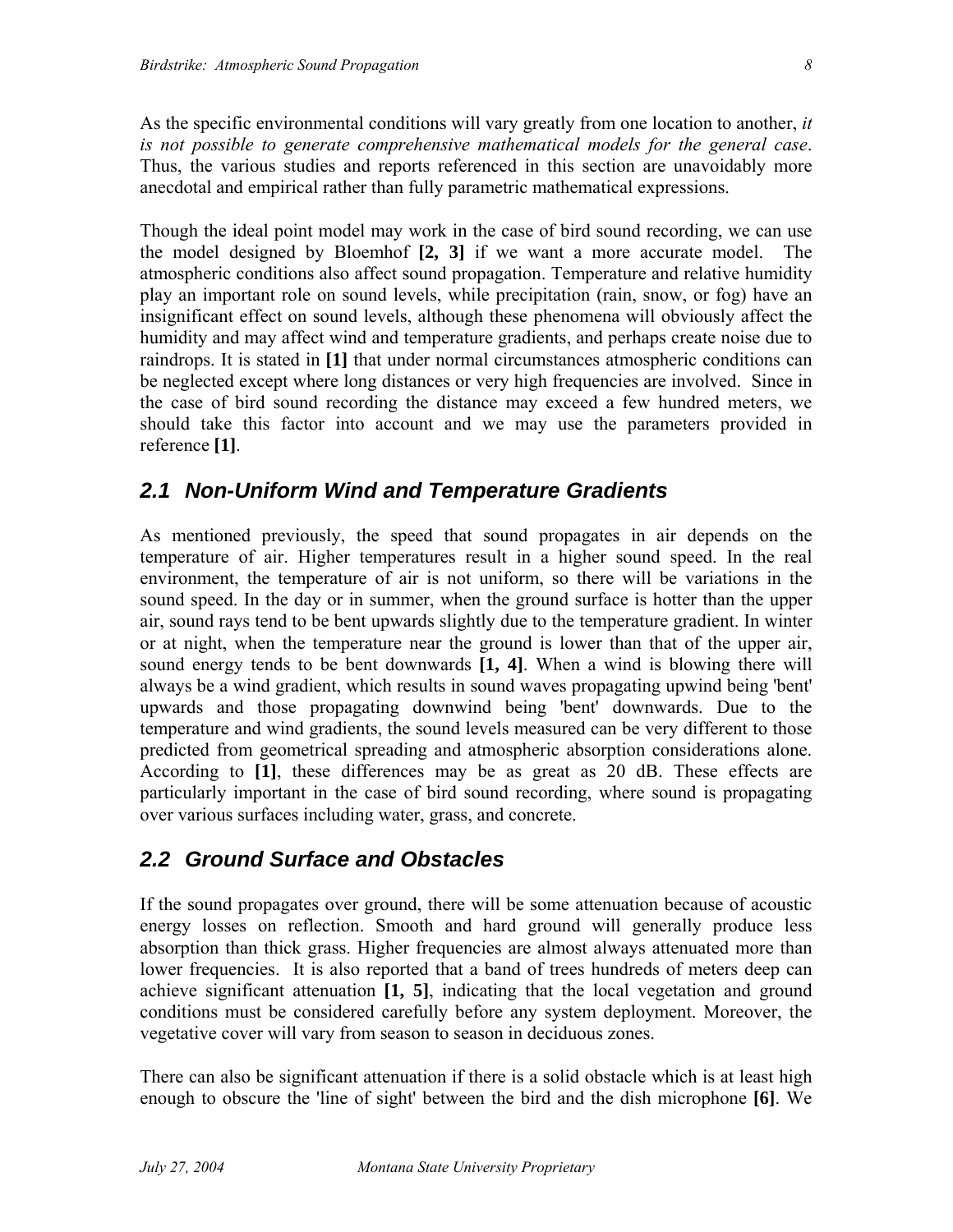should also consider these factors because they may exist in the case of bird sound recording.

#### *2.3 Humidity Effects*

The relative humidity of the air causes frequency-dependent sound absorption due to molecular thermal relaxation. The attenuation is found to increase monotonically with increasing frequency, and is the greatest for relative humidities in the 10-30% range. The empirical data for attenuation in air at 20°C is shown in Figure 4. Below 4kHz, the worst-case humidity attenuation corresponds to 0.1dB/m.



*Figure 4: Attenuation coefficient versus relative humidity (%) for frequencies between 2 kHz and 12.5 kHz at 20*°*C (from [3], figure 5)* 

In summary, the importance of these atmospheric factors depends on the situation under consideration. For example, for a bird on the ground and a dish microphone very close by, say, 10 meters apart, only geometrical spreading needs to be considered. If the dish microphone is a large distance from the bird, then ground effects and atmospheric effects must also be considered. If the bird is flying overhead, then geometric spreading and atmospheric effects need to be considered **[1]**.